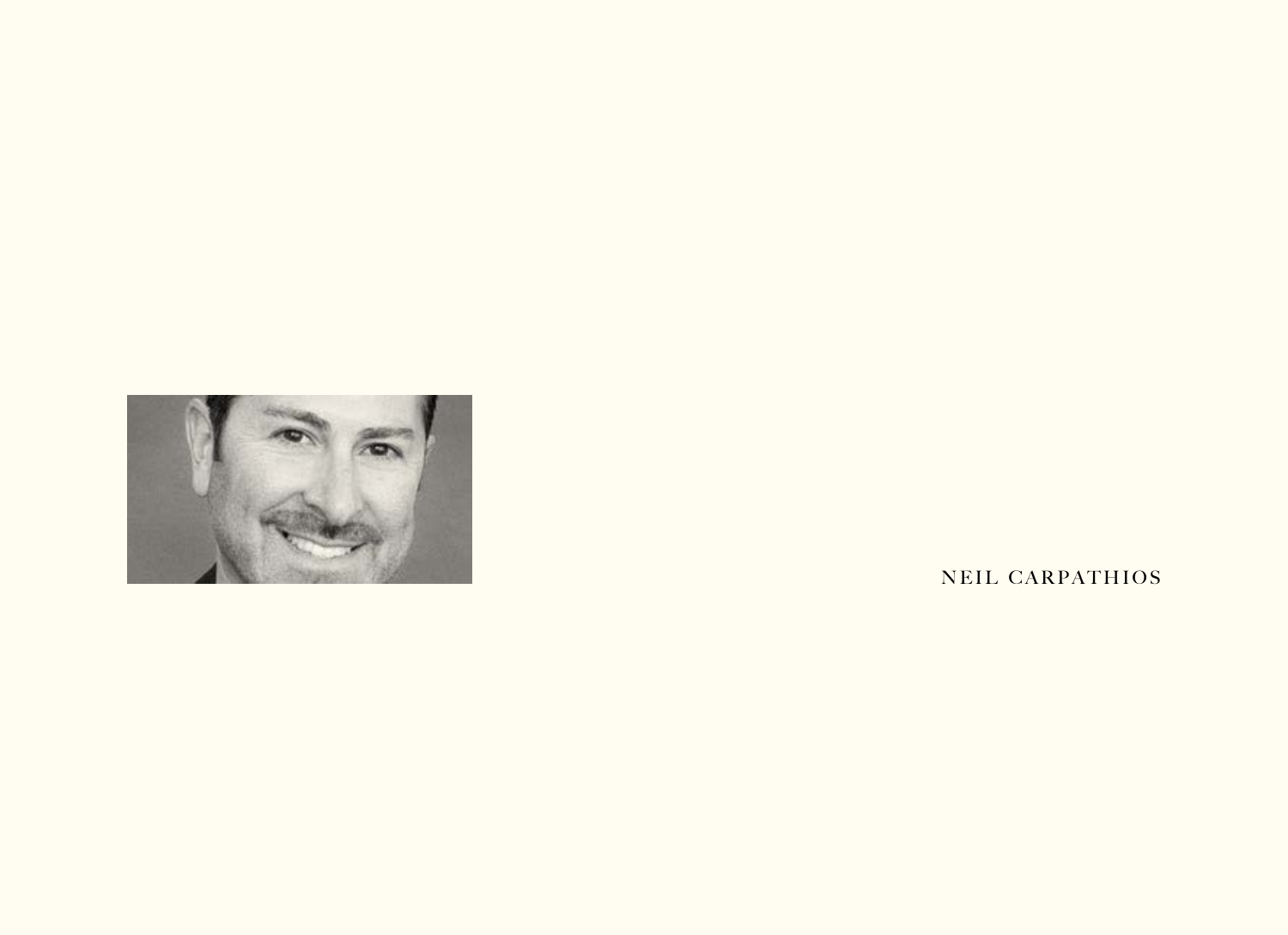## Cancer Clinic

I was running oh so late, couldn't find the new office my dentist had moved to, I was cursing the secretary who had given me instructions, cursing slow cars and red lights, cursing the whole goddamn universe, slapping the steering wheel when I screeched into a lot, jumped from my car into a building to ask directions, and who would have thought you could step onto another planet so easily, where aliens looked like skeletons in skull caps, some in wheelchairs, most with bulging eyes, long bony fingers turning pages, a little girl creature being helped toward an open door by two human-looking women dressed in white, one on each side holding a twig-like arm,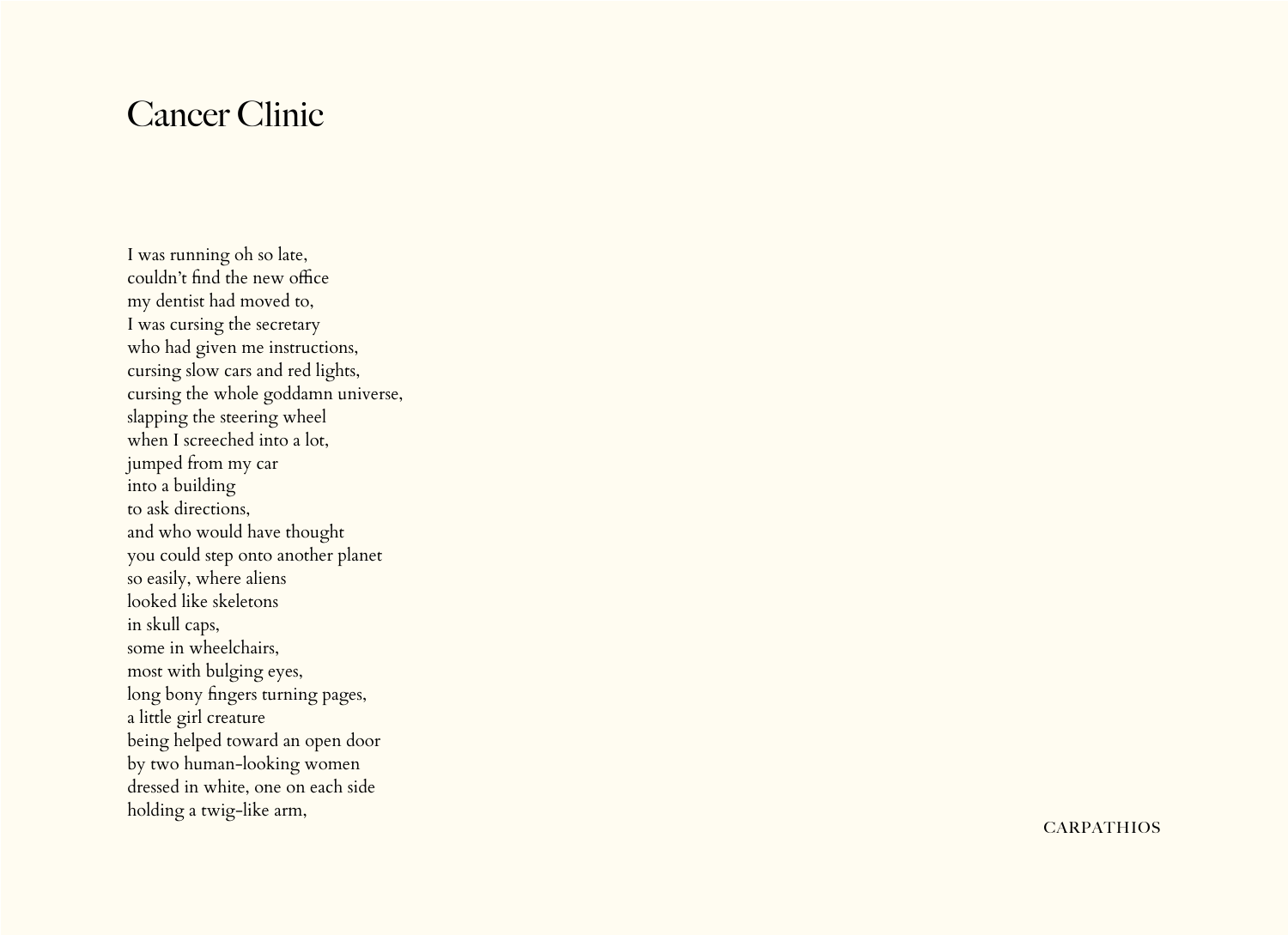all three of them smiling, the girl-thing staring down at her feet the way a baby does learning to walk, tiny steps, and there was no impatience or anger even though the door held open by a human-looking man also in white must have seemed a mile away as they scuffed forward across the planet's linoleum surface reminding me of turtles, the way I'd watch them as a boy near a pond, afternoons in summer, sun on my face, fishing pole in one hand sandwich in the other, back on my planet, and it didn't matter where I was from or where I was going— I couldn't remember any more as I stood staring until they made their way, reached the door, and passed through.

**CARPATHIOS**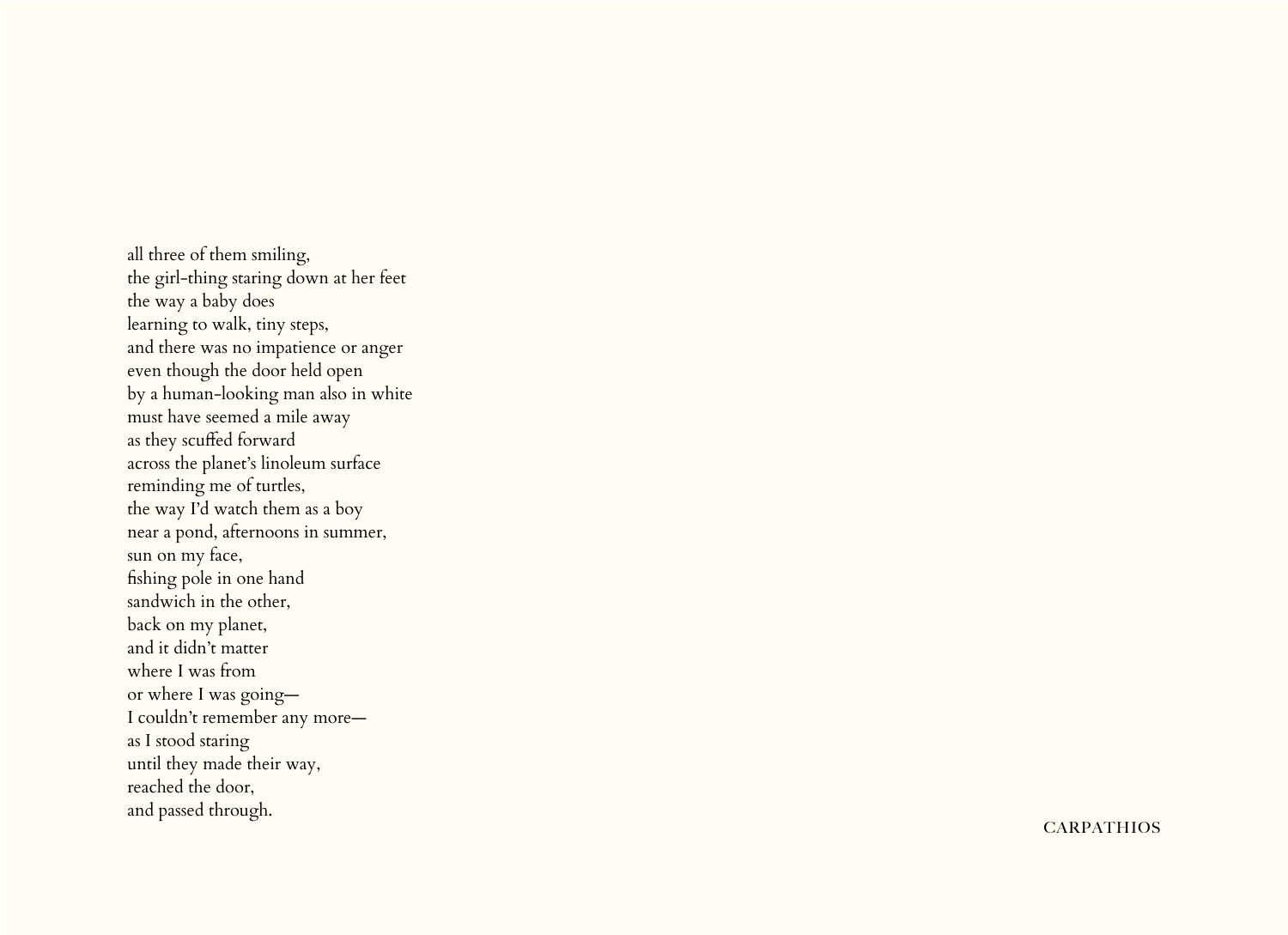## On This Earth

 My friend was late, so in the coffee shop I watched a little girl so excited by her cookie on the plate

 that she giggled and clapped her hands and looked up at her father with wide eyes then back down

 at her cookie, which was yellow with a black icing eye to resemble a bird. She touched it

 with her finger, smiled a missing tooth smile, gazed up again at her father who also smiled,

**CARPATHIOS**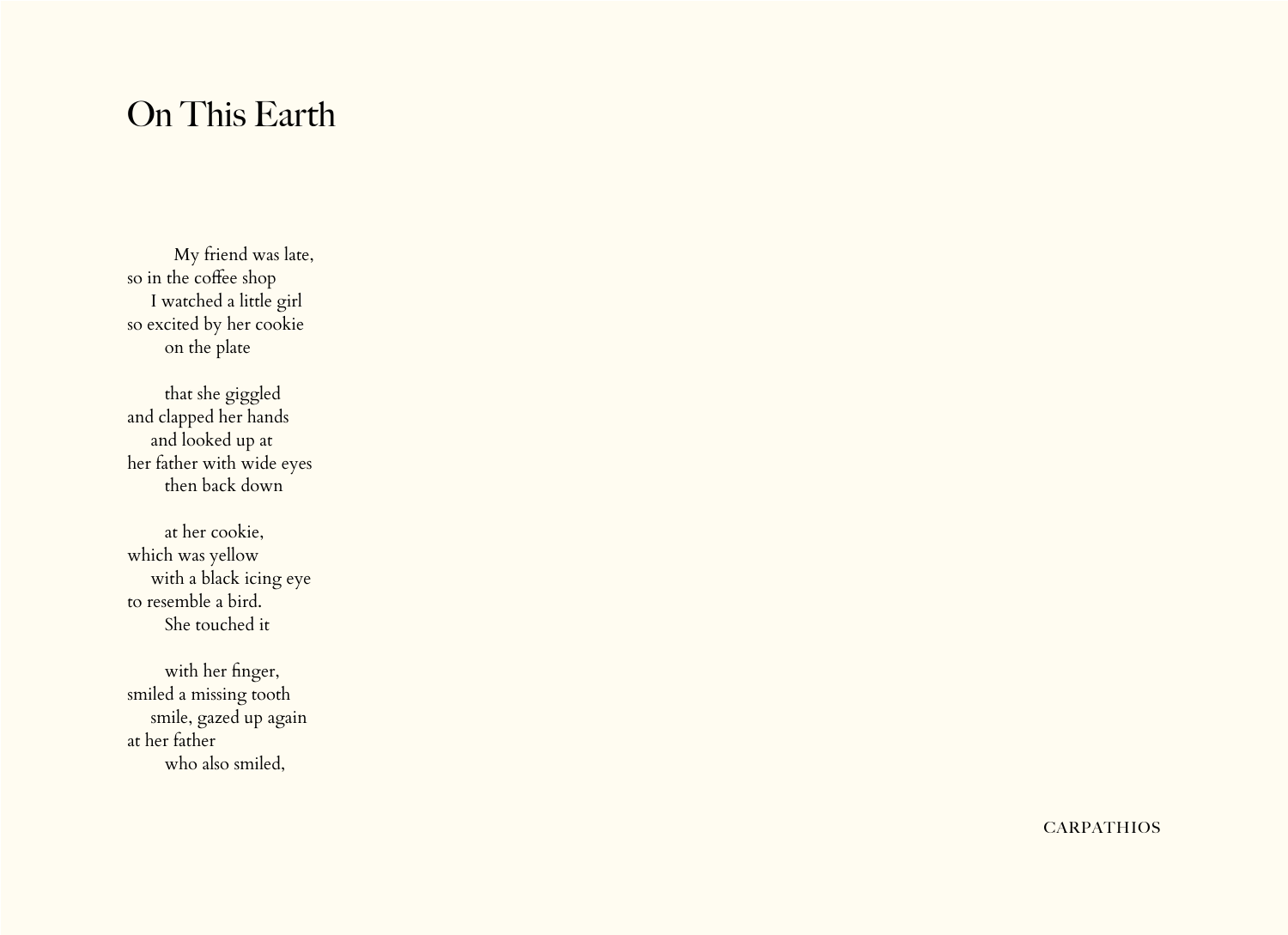and she giggled some more. Which is when my friend arrived and I said thanks for being late,

 which I meant but he took as sarcasm, as the father opened a newspaper full of things that had

 already happened and the girl though I don't know what words can do to honor what I saw—

 in the perfect bubble of the present moment took a nibble and started to wiggle on her chair.

**CARPATHIOS**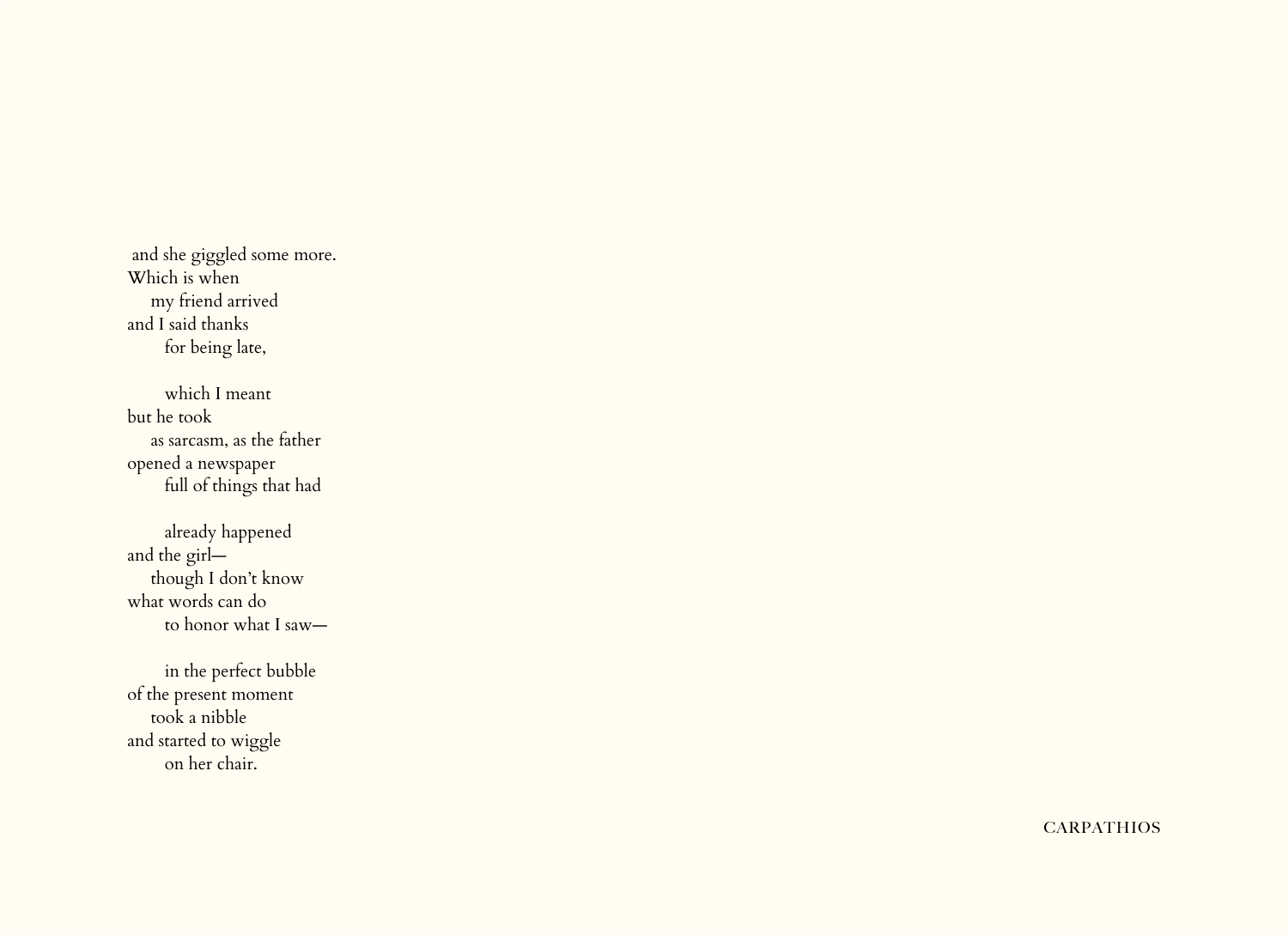## Trying to Name It

There's something about Max, the short pudgy guy who delivers papers. It's not the fact that in his thirties he has a nine or ten year old brain. Nor that every afternoon he pedals his sky blue Schwinn with a basket that holds the rolled-up news of this big bad world. It's not how when he arrives at my mailbox and sees me on my porch he smiles, waves, yells, "Here's your paper, Mr. Neil!" It's not his t-shirt always sweat-soaked, sticking to rolls of fat around his middle. Not his thick fingers that once handed me the paper through my open car window, which must have been a stroke of luck because he said, "Aren't we lucky," then giggled. It's not his missing front tooth, the gap that causes him to spray when he talks, especially if he's excited. It's not the way he stops pedaling when a neighbor's black Lab runs up and he straddles the bike in the middle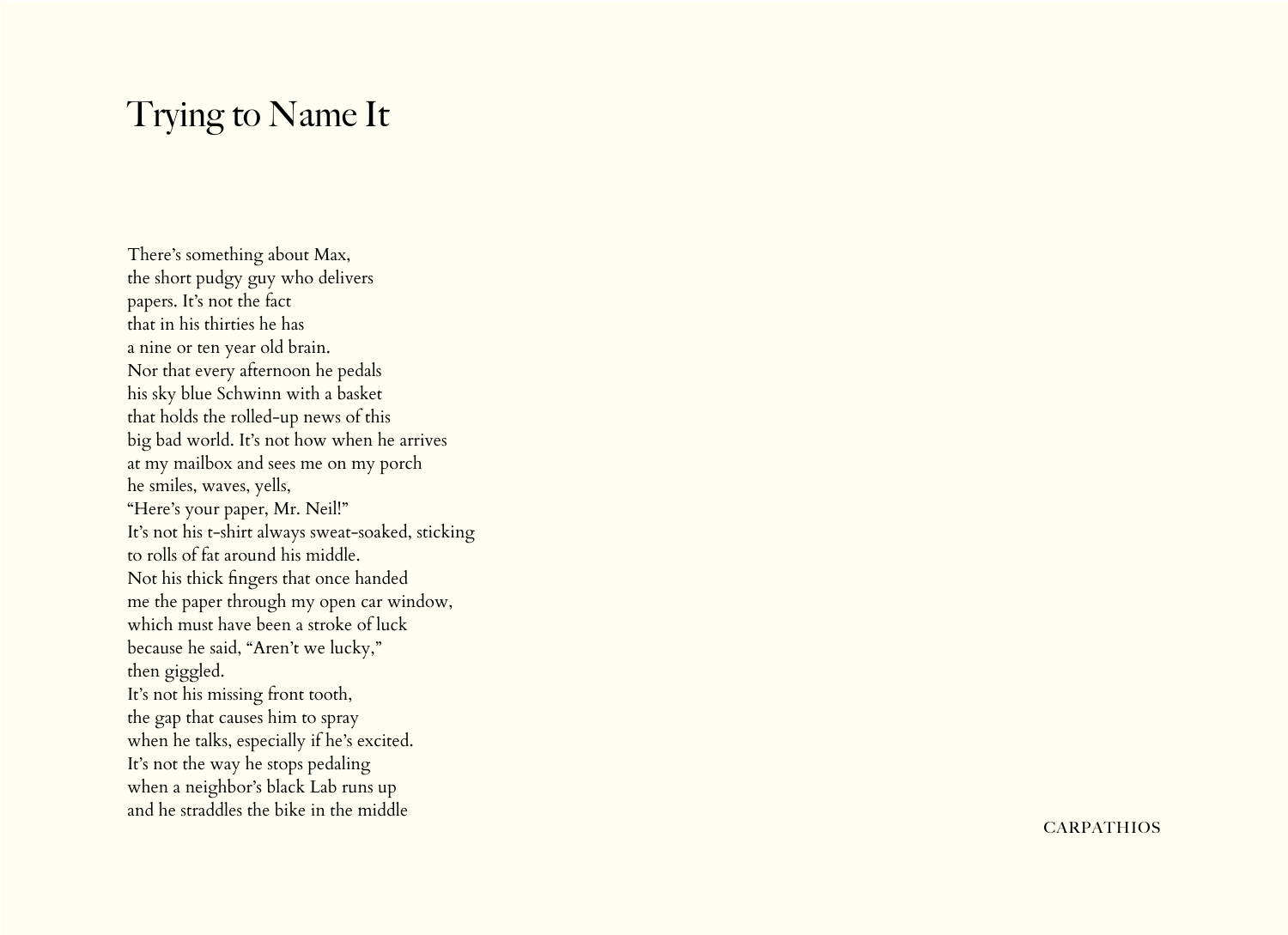of the street stroking the dog's head, letting the dog lick his news-ink stained beefy hands. No. It has more to do with how if you stood beside me on the grass— I invite you, stand beside me you too would hear him telling the dog something private, in whispers, like a secret as we strain to make out the words, the dog resting its chin so calmly on Max's knee. How looking up into the pasty pimpled face which Max has lowered so they are nearly nose to nose, the animal doesn't blink, and we watch in wonder like some cave man or woman looking up at Sirius, the Dog Star, the brightest, before things had names, as he kisses the furry black noggin three times—a sort of prayer then pedals off down the street.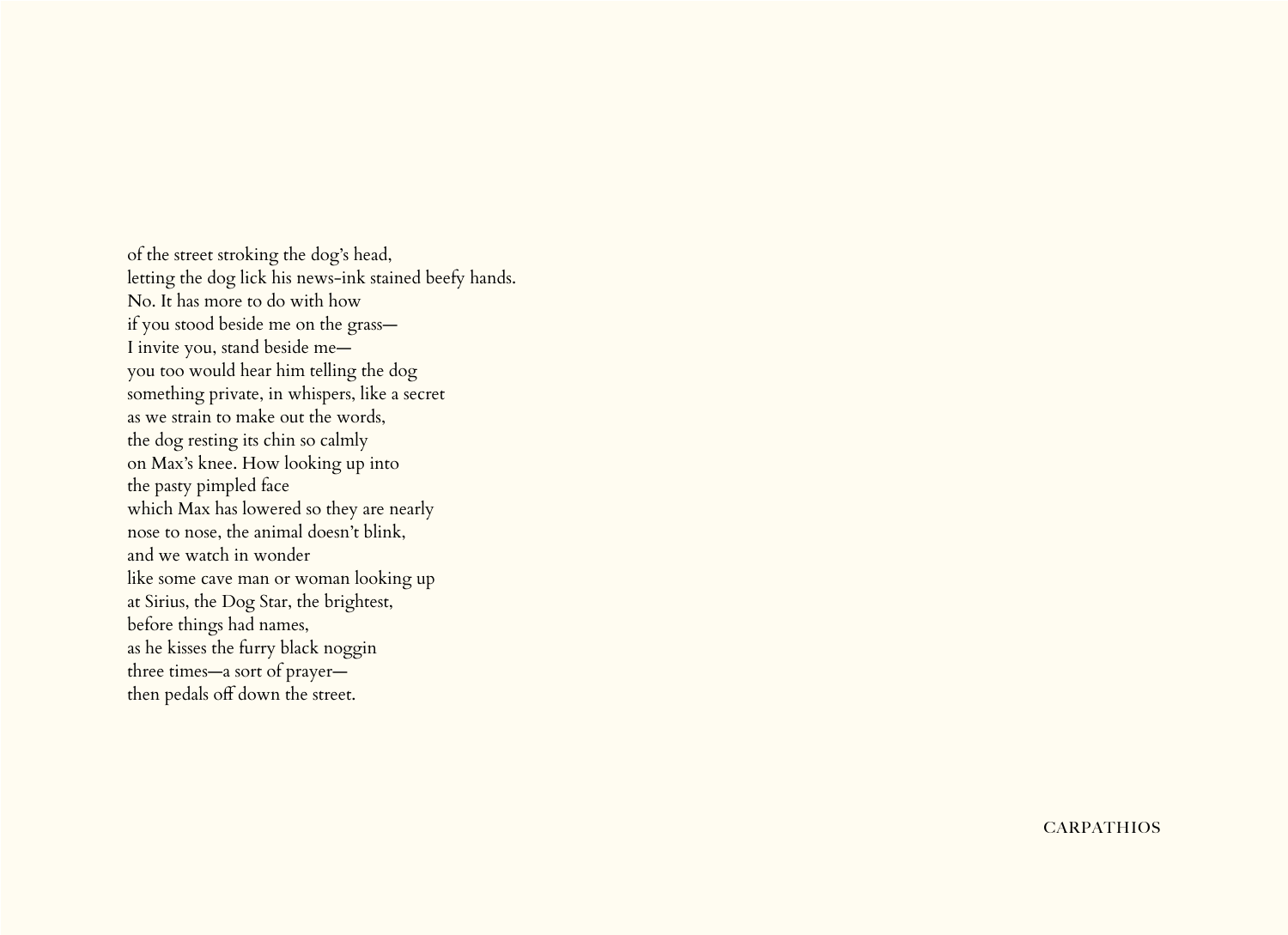## Teresa's World

The neighbor girl, third grade, made it with her father. A school project, they carved entire mountain ranges out of styrofoam blocks, crinkled foil to be an ocean, glued sand for a beach. They created a jungle from grass and snips of the backyard pine's prickly branches. One day they saw me walking, invited me in, so proud to show the tiny plastic townspeople boarding a train, marching into a church, playing on a miniature playground. There was a farm with little cows and pigs, a windmill with twirling blades. I remember how the little girl said it took four whole weeks to build, almost a year ago. Now a month since the drowning I watch from my porch